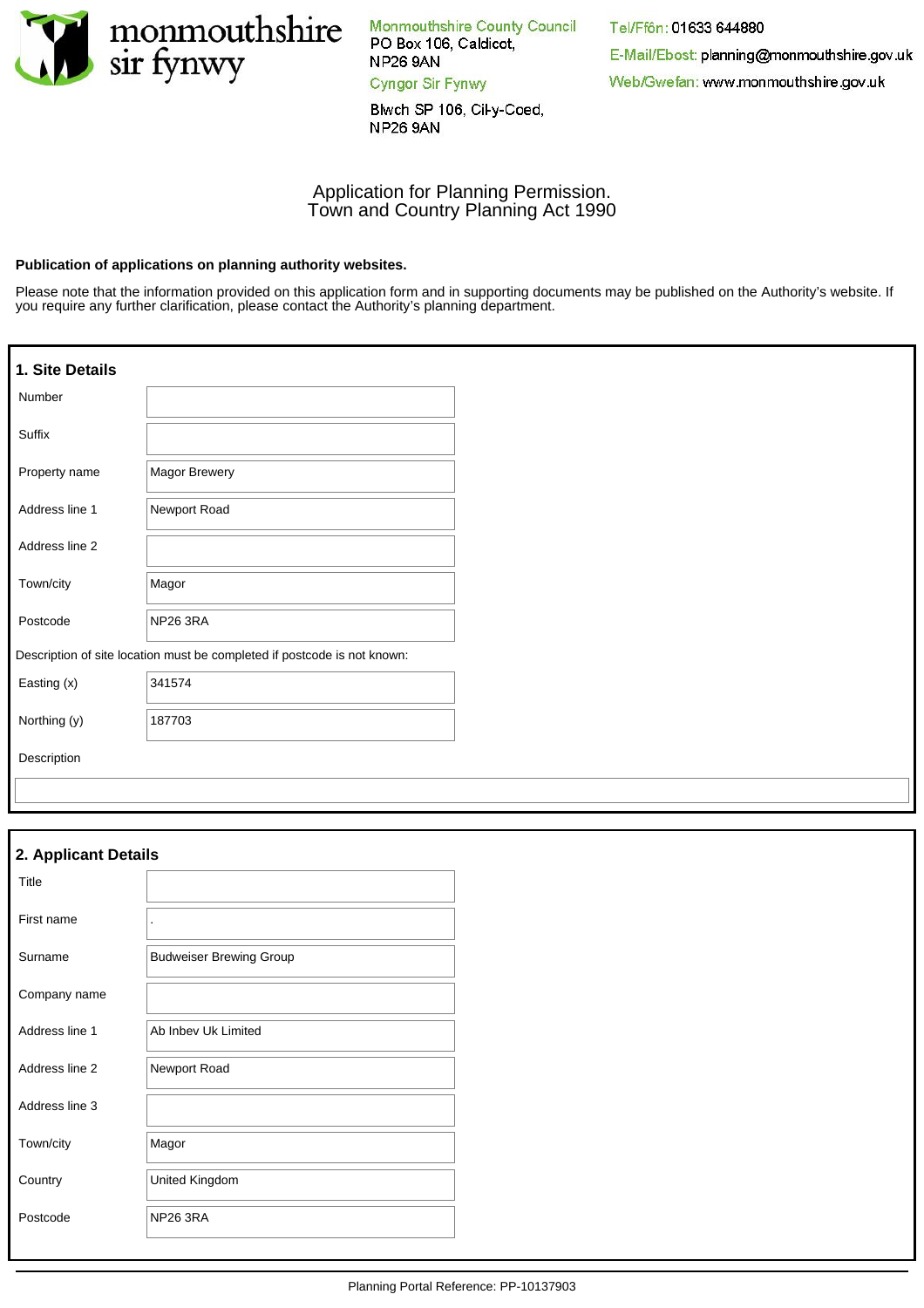### **2. Applicant Details**

| $ \cdots$ $\cdots$ $\cdots$ $ \cdots$ $\cdots$ |  |
|------------------------------------------------|--|
| Primary number                                 |  |
| Secondary number                               |  |
| Email address                                  |  |
|                                                |  |

Are you an agent acting on behalf of the applicant? Are you are set of the No Yes No

| 3. Agent Details |                       |
|------------------|-----------------------|
| Title            | Mr                    |
| First name       | Dominic               |
| Surname          | Page                  |
| Company name     | <b>Gerald Eve LLP</b> |
| Address line 1   | 1 Marsden Street      |
| Address line 2   |                       |
| Address line 3   |                       |
| Town/city        | Manchester            |
| Country          | United Kingdom        |
| Postcode         | <b>M2 1HW</b>         |
| Primary number   | 01612590477           |
| Secondary number |                       |
| Email            | dpage@geraldeve.com   |

### **4. Site Area**

| What is the site area? $ 1.45 $ |          |
|---------------------------------|----------|
| Scale                           | Hectares |

Does your proposal involve the construction of a new building which would result in the loss or gain of public open space? O Yes © No

### **5. Description of the Proposal**

Please describe the proposed development including any change of use

Erection of a new building comprising 10,015 sq m of manufacturing, laboratory and office accommodation (Use Classes B1 and B2) with ancillary canteen facilities; reconfiguration of internal site road, HGV parking and external storage areas; erection of 8 bright beer tanks and associated building (116 sq m); and associated works.

Has the work or change of use already started? The state of the state of the state of the SNo No No No No No No

### **6. Existing Use**

Please describe the current use of the site

Existing brewery comprising external storage, vehicle/trailer parking, hardstanding, internal site road and landscaping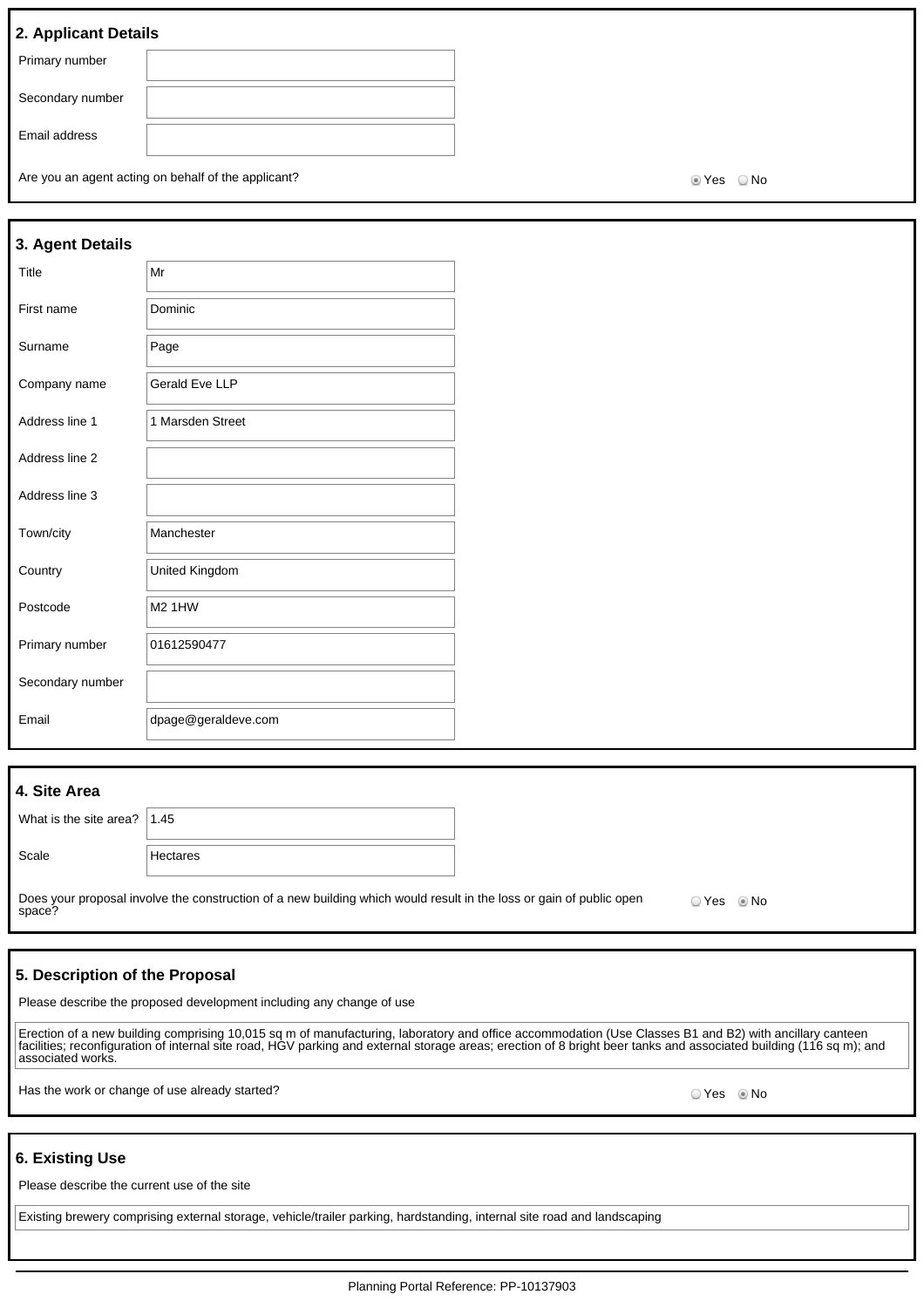| <b>6. Existing Use</b>                                                                                                                                       |                                                                                                  |             |                                    |  |
|--------------------------------------------------------------------------------------------------------------------------------------------------------------|--------------------------------------------------------------------------------------------------|-------------|------------------------------------|--|
| Is the site currently vacant?                                                                                                                                |                                                                                                  |             | © Yes     ® No                     |  |
| Does the proposal involve any of the following?                                                                                                              |                                                                                                  |             |                                    |  |
| Land which is known or suspected to be contaminated for all or part of the site                                                                              |                                                                                                  | $\circ$ Yes | l No                               |  |
| A proposed use that would be particularly vulnerable to the presence of contamination                                                                        |                                                                                                  | ○ Yes       | © No                               |  |
| <b>Application advice</b>                                                                                                                                    |                                                                                                  |             |                                    |  |
| If you have said Yes to any of the above, you will need to submit an appropriate contamination assessment.                                                   |                                                                                                  |             |                                    |  |
| Does your proposal involve the construction of a new building?                                                                                               |                                                                                                  | tes ONo     |                                    |  |
| If Yes, please complete the following information regarding the element of the site area which is in previously developed land or greenfield land            |                                                                                                  |             |                                    |  |
|                                                                                                                                                              |                                                                                                  |             |                                    |  |
| <b>Type</b>                                                                                                                                                  |                                                                                                  | development | Area of land (ha) proposed for new |  |
| Previously developed land                                                                                                                                    |                                                                                                  | 1.45        |                                    |  |
|                                                                                                                                                              |                                                                                                  |             |                                    |  |
|                                                                                                                                                              |                                                                                                  |             |                                    |  |
| 7. Materials                                                                                                                                                 |                                                                                                  |             |                                    |  |
| Does the proposed development require any materials to be used in the build?<br>■ Yes ■ No                                                                   |                                                                                                  |             |                                    |  |
| Please provide a description of existing and proposed materials and finishes to be used in the build (including type, colour and name for each<br>material): |                                                                                                  |             |                                    |  |
| Walls                                                                                                                                                        |                                                                                                  |             |                                    |  |
| Description of existing materials and finishes (optional):                                                                                                   | n/a                                                                                              |             |                                    |  |
| Description of proposed materials and finishes:                                                                                                              | Steel cladding (brown to match nearby buildings), concrete block work for<br>plinth and glazing. |             |                                    |  |
|                                                                                                                                                              |                                                                                                  |             |                                    |  |

| Vehicle access and hard standing                           |                                              |
|------------------------------------------------------------|----------------------------------------------|
| Description of existing materials and finishes (optional): | Concrete hardstanding                        |
| Description of proposed materials and finishes:            | Concrete hardstanding and internal site road |

| Are you supplying additional information on submitted plans, drawings or a design and access statement?                                                                                                                      | ties Yes | ⊙ No |
|------------------------------------------------------------------------------------------------------------------------------------------------------------------------------------------------------------------------------|----------|------|
| If Yes, please state references for the plans, drawings and/or design and access statement                                                                                                                                   |          |      |
| Please refer to proposed elevations:<br>$ 002082$ 01.11 – proposed north elevation<br>$ 002082 \t01.12 -$ proposed south elevation<br>$ 002082.01.13 -$ proposed west elevation<br>$ 002082$ 01.14 – proposed east elevation |          |      |

| 8. Pedestrian and Vehicle Access, Roads and Rights of Way                                                                                                                            |                        |  |  |
|--------------------------------------------------------------------------------------------------------------------------------------------------------------------------------------|------------------------|--|--|
| Is a new or altered vehicle or pedestrian access proposed to or from the public highway?                                                                                             | $\circ$ Yes $\circ$ No |  |  |
| Are there any new public roads to be provided within the site?                                                                                                                       | ⊙ Yes © No             |  |  |
| Are there any new public rights of way to be provided within or adjacent to the site?                                                                                                | $\circ$ Yes $\circ$ No |  |  |
| Do the proposals require any diversions/extinguishments and/or creation of rights of way?                                                                                            | ⊙ Yes © No             |  |  |
| Please show details of any existing or proposed rights of way on or adjacent to the site, as well as any alterations to pedestrian and vehicle access, on<br>your plans or drawings. |                        |  |  |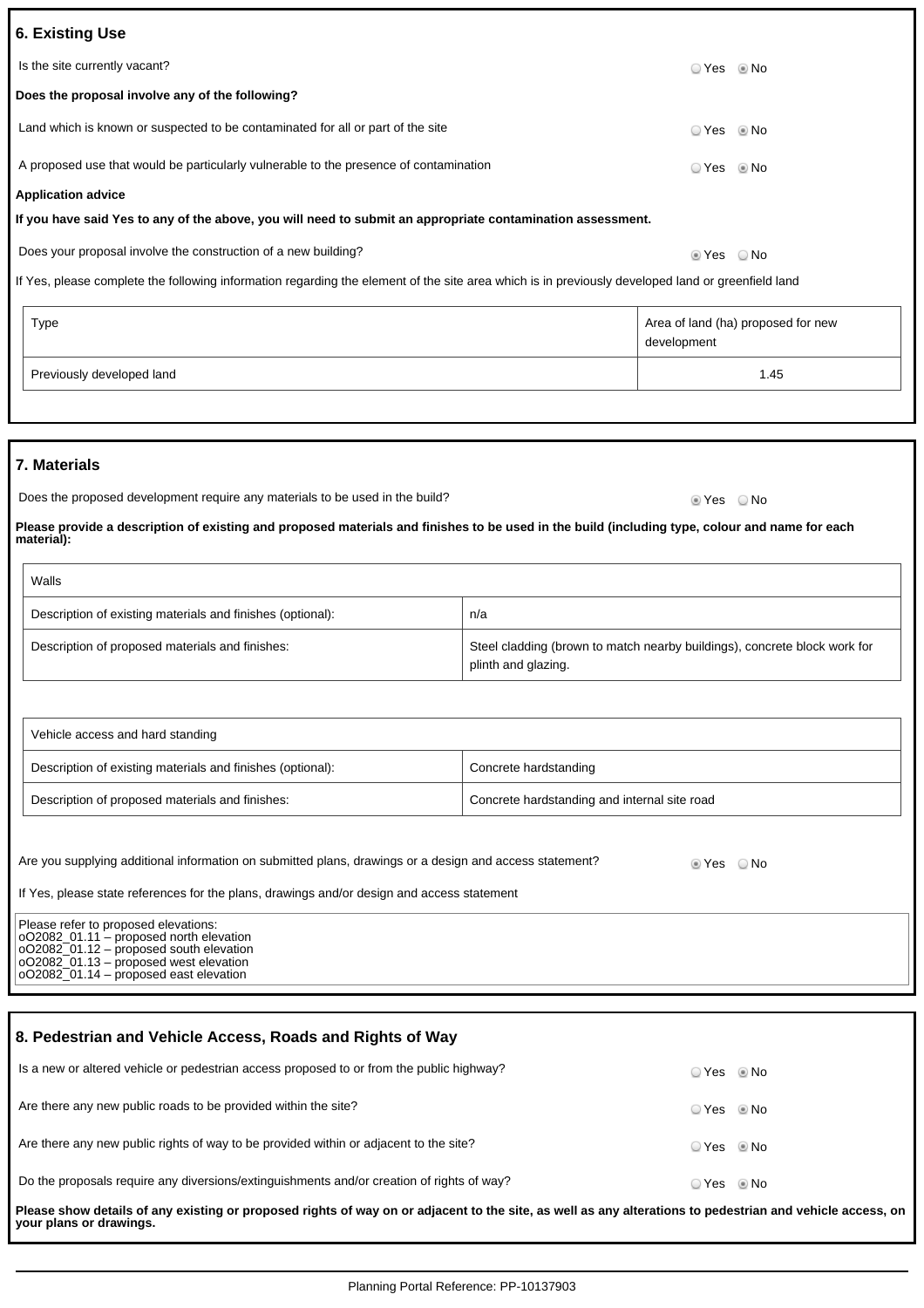|  | 9. Vehicle Parking |
|--|--------------------|
|  |                    |

| Is vehicle parking relevant to this proposal?                                                                                                                                                                                                                                                                                                                                 |            | ⊙ Yes ⊚ No |  |  |
|-------------------------------------------------------------------------------------------------------------------------------------------------------------------------------------------------------------------------------------------------------------------------------------------------------------------------------------------------------------------------------|------------|------------|--|--|
|                                                                                                                                                                                                                                                                                                                                                                               |            |            |  |  |
| 10. Trees and Hedges                                                                                                                                                                                                                                                                                                                                                          |            |            |  |  |
| Are there trees or hedges on the proposed development site?                                                                                                                                                                                                                                                                                                                   | ie Yes ⊙No |            |  |  |
| And/or: Are there trees or hedges on land adjacent to the proposed development site that could influence the<br>development or might be important as part of the local landscape character?                                                                                                                                                                                   | $OYes$ Mo  |            |  |  |
| If Yes to either or both of the above, you will need to provide a full tree survey with accompanying plan before your application can be determined.<br>Your local planning authority should make clear on its website what the survey should contain, in accordance with the current 'BS5837: Trees in<br>relation to design, demolition and construction - Recommendations' |            |            |  |  |
|                                                                                                                                                                                                                                                                                                                                                                               |            |            |  |  |
| 11. Assessment of Flood Risk                                                                                                                                                                                                                                                                                                                                                  |            |            |  |  |
| Is the site within an area at risk of flooding?                                                                                                                                                                                                                                                                                                                               | ⊙ Yes ◎ No |            |  |  |

Refer to the Welsh Government's Development Advice Maps website.

**If the proposed development is within an area at risk of flooding you will need to consider whether it is appropriate to submit a flood consequences assessment. Refer to Section 6 and 7 and Appendix 1 of Technical Advice Note 15: Development and Flood Risk.**

Is your proposal within 20 metres of a watercourse (e.g. river, stream or beck)?  $\Box$  Yes No

Will the proposal increase the flood risk elsewhere? No was not also as a set of the proposal increase the flood risk elsewhere?

**From 7 January 2019, all new developments of more than 1 dwelling house or where the construction area is 100 square metres or more, require Sustainable Drainage Systems (SuDS) for surface water designed and built in accordance with the Welsh Ministers' Statutory SuDS Standards. SuDS Schemes must be approved by your local authority acting in its SuDS Approving Body (SAB) role. Please contact your local authority for details of how to apply.**

How will surface water be disposed of?

Sustainable drainage system

Existing water course

□Soakaway

Main sewer

Pond/lake

### **12. Biodiversity and Geological Conservation**

**To assist in answering the following questions refer to the help text. The help text provides further information on when there is a reasonable likelihood that any important biodiversity or geological conservation features may be present or nearby and whether they are likely to be affected by your proposals.**

**Having referred to the help text, is there a reasonable likelihood of the following being affected adversely or conserved and enhanced within the application site, or on land adjacent to or near the application site?**

a) Protected and priority species

Yes, on the development site

Yes, on land adjacent to or near the proposed development

No

b) Designated sites, important habitats or other biodiversity features

Yes, on the development site

Yes, on land adjacent to or near the proposed development

**©** No

c) Features of geological conservation importance

Yes, on the development site

Yes, on land adjacent to or near the proposed development

No

### **Supporting information requirements**

Where a development proposal is likely to affect features of biodiversity or geological conservation interest, you will need to submit, with the application, sufficient information and assessments to allow the local planning authority to determine the proposal.

Failure to submit all information required will result in your application being deemed invalid. It will not be considered valid until all information required by the local planning authority has been submitted.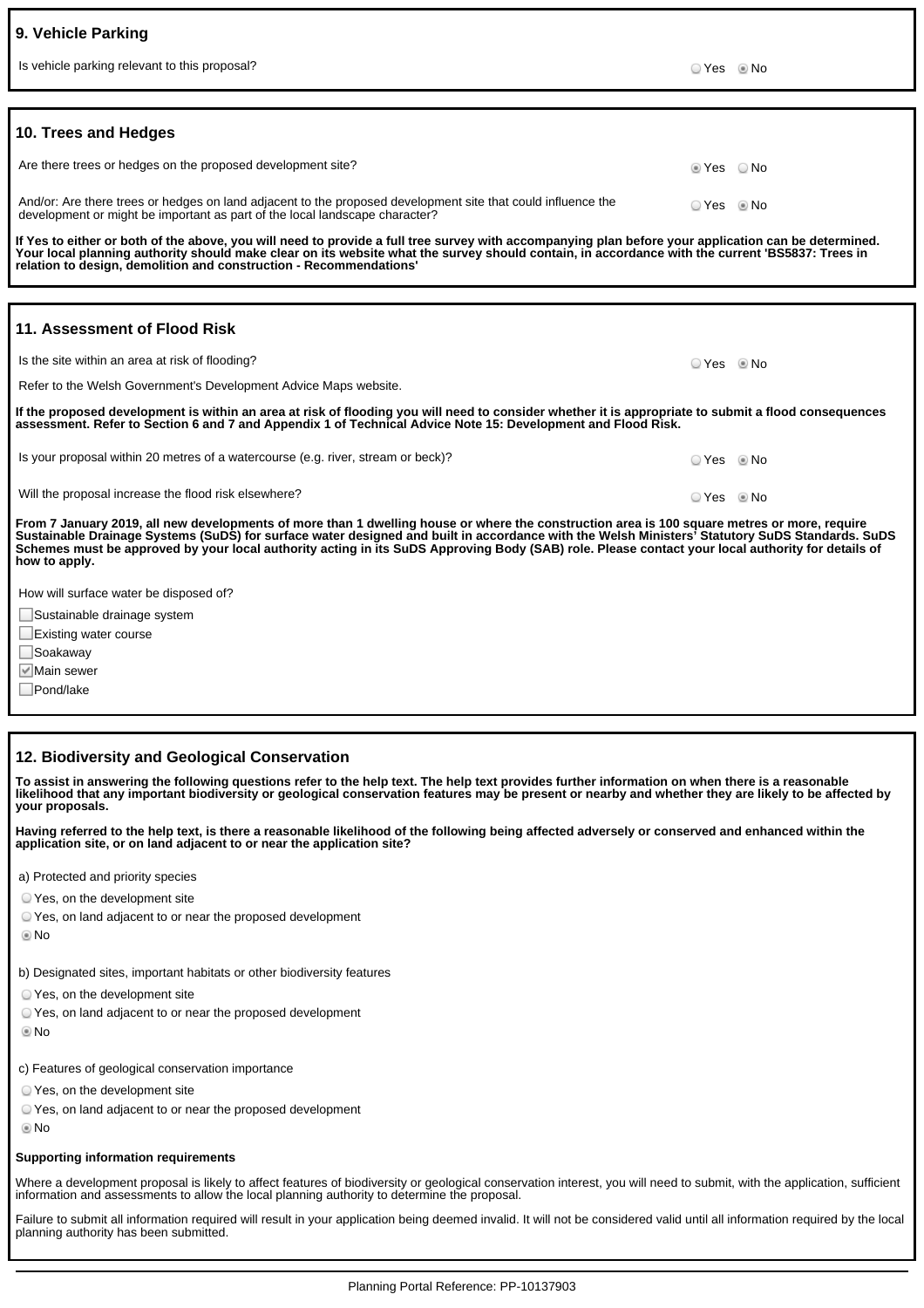### **12. Biodiversity and Geological Conservation**

Your local planning authority will be able to advise on the content of any assessments that may be required.

| 13. Foul Sewage                                                                                                                                                                                           |                     |                       |                        |                      |  |  |  |
|-----------------------------------------------------------------------------------------------------------------------------------------------------------------------------------------------------------|---------------------|-----------------------|------------------------|----------------------|--|--|--|
| Please state how foul sewage is to be disposed of:                                                                                                                                                        |                     |                       |                        |                      |  |  |  |
| Mains Sewer                                                                                                                                                                                               |                     |                       |                        |                      |  |  |  |
| $\Box$ Septic Tank                                                                                                                                                                                        |                     |                       |                        |                      |  |  |  |
| □ Package Treatment plant                                                                                                                                                                                 |                     |                       |                        |                      |  |  |  |
| Cess Pit                                                                                                                                                                                                  |                     |                       |                        |                      |  |  |  |
| $\exists$ Other                                                                                                                                                                                           |                     |                       |                        |                      |  |  |  |
| Unknown                                                                                                                                                                                                   |                     |                       |                        |                      |  |  |  |
|                                                                                                                                                                                                           |                     |                       |                        |                      |  |  |  |
| Are you proposing to connect to the existing drainage system?                                                                                                                                             |                     |                       | ○ Yes ○ No · © Unknown |                      |  |  |  |
|                                                                                                                                                                                                           |                     |                       |                        |                      |  |  |  |
| 14. Waste Storage and Collection                                                                                                                                                                          |                     |                       |                        |                      |  |  |  |
| Do the plans incorporate areas to store and aid the collection of waste and have arrangements been made for the<br>separate storage and collection of recyclable waste?                                   |                     |                       | $\circ$ Yes $\circ$ No |                      |  |  |  |
|                                                                                                                                                                                                           |                     |                       |                        |                      |  |  |  |
| If Yes, please provide details:                                                                                                                                                                           |                     |                       |                        |                      |  |  |  |
| Materials for recycling will be collected from the proposed development on a daily basis. Such materials would be stored within the building or within the<br>designated/proposed external storage areas. |                     |                       |                        |                      |  |  |  |
|                                                                                                                                                                                                           |                     |                       |                        |                      |  |  |  |
|                                                                                                                                                                                                           |                     |                       |                        |                      |  |  |  |
| 15. Trade Effluent                                                                                                                                                                                        |                     |                       |                        |                      |  |  |  |
|                                                                                                                                                                                                           |                     |                       |                        |                      |  |  |  |
| Does the proposal involve the need to dispose of trade effluents or trade waste?                                                                                                                          |                     |                       | ⊙ Yes © No             |                      |  |  |  |
|                                                                                                                                                                                                           |                     |                       |                        |                      |  |  |  |
|                                                                                                                                                                                                           |                     |                       |                        |                      |  |  |  |
| 16. Residential/Dwelling Units                                                                                                                                                                            |                     |                       |                        |                      |  |  |  |
| Does your proposal include the gain, loss or change of use of residential units?                                                                                                                          |                     |                       |                        |                      |  |  |  |
|                                                                                                                                                                                                           |                     |                       | ⊙ Yes     ® No         |                      |  |  |  |
|                                                                                                                                                                                                           |                     |                       |                        |                      |  |  |  |
|                                                                                                                                                                                                           |                     |                       |                        |                      |  |  |  |
| 17. All Types of Development: Non-Residential Floorspace                                                                                                                                                  |                     |                       |                        |                      |  |  |  |
| Does your proposal involve the loss, gain or change of use of non-residential floorspace?<br>■ Yes ■ No                                                                                                   |                     |                       |                        |                      |  |  |  |
| If you have answered Yes to the question above please add details in the following table:                                                                                                                 |                     |                       |                        |                      |  |  |  |
|                                                                                                                                                                                                           |                     |                       |                        |                      |  |  |  |
| Use Class                                                                                                                                                                                                 | Existing gross      | Gross internal        | Total gross new        | Net additional gross |  |  |  |
|                                                                                                                                                                                                           | internal floorspace | floorspace to be lost | internal floorspace    | internal floorspace  |  |  |  |
|                                                                                                                                                                                                           | (square metres)     | by change of use or   | proposed (including    | following            |  |  |  |
|                                                                                                                                                                                                           |                     | demolition (square    | changes of use)        | development (square  |  |  |  |
|                                                                                                                                                                                                           |                     | metres)               | (square metres)        | metres)              |  |  |  |
|                                                                                                                                                                                                           |                     |                       |                        |                      |  |  |  |
| $\pmb{0}$<br>0<br>B2 - General industrial<br>9900<br>9900                                                                                                                                                 |                     |                       |                        |                      |  |  |  |
| Total                                                                                                                                                                                                     | $\mathbf 0$         | 0                     | 9900                   | 9900                 |  |  |  |

For hotels, residential institutions and hostels, please additionally indicate the loss or gain of rooms

### **18. Employment**

Will the proposed development require the employment of any staff? Will the proposed of the Ves ONo

#### **Existing Employees**

Please complete the following information regarding existing employees: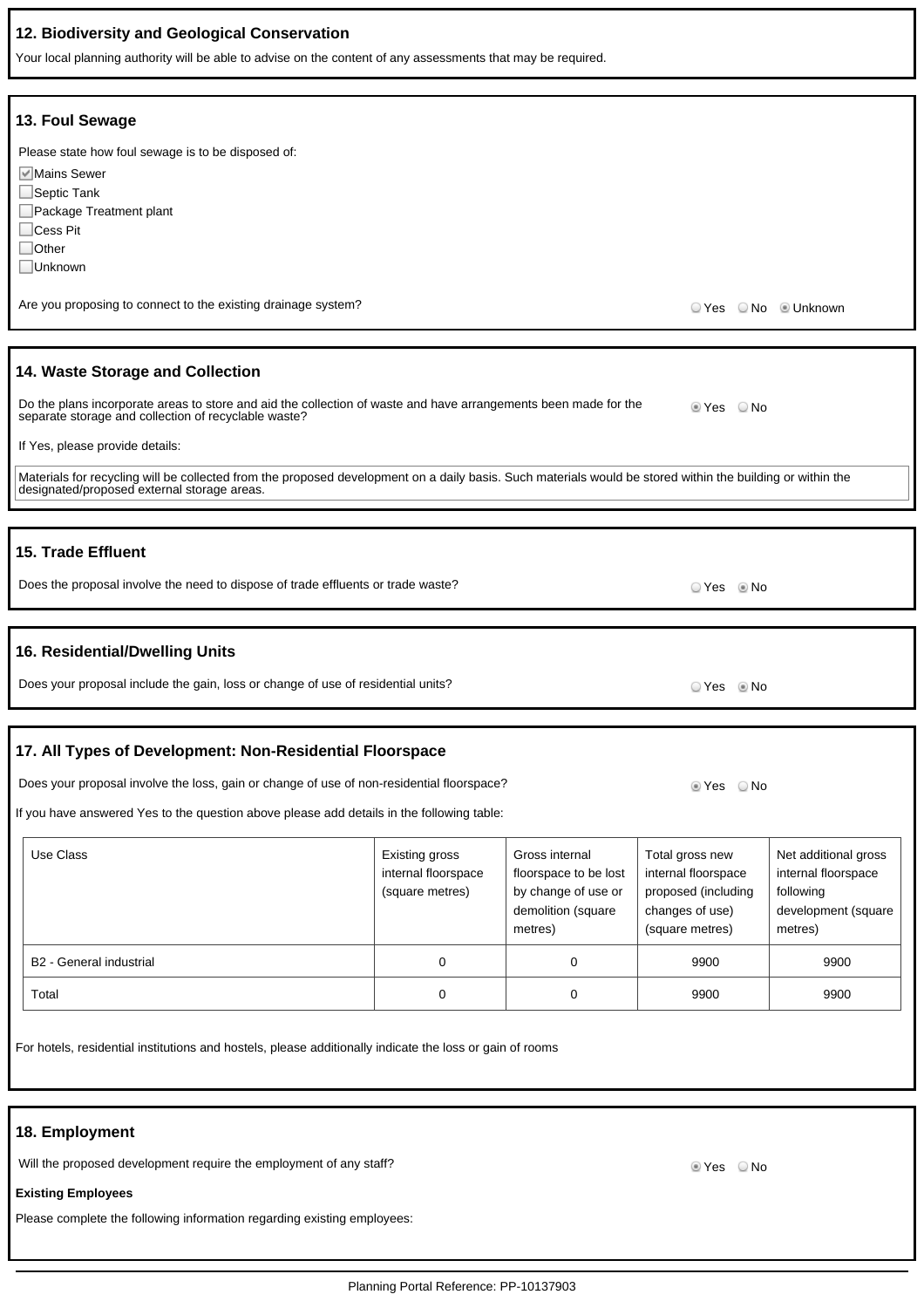| 18. Employment                                                                                                                       |                                                                                                                                                                                                                             |  |                        |      |
|--------------------------------------------------------------------------------------------------------------------------------------|-----------------------------------------------------------------------------------------------------------------------------------------------------------------------------------------------------------------------------|--|------------------------|------|
| Full-time                                                                                                                            | $\mathbf 0$                                                                                                                                                                                                                 |  |                        |      |
| Part-time                                                                                                                            | 0                                                                                                                                                                                                                           |  |                        |      |
| Total full-time<br>equivalent                                                                                                        | 0.00                                                                                                                                                                                                                        |  |                        |      |
| <b>Proposed Employees</b>                                                                                                            |                                                                                                                                                                                                                             |  |                        |      |
|                                                                                                                                      | If known, please complete the following information regarding proposed employees:                                                                                                                                           |  |                        |      |
| Full-time                                                                                                                            | 50                                                                                                                                                                                                                          |  |                        |      |
| Part-time                                                                                                                            |                                                                                                                                                                                                                             |  |                        |      |
| Total full-time<br>equivalent                                                                                                        |                                                                                                                                                                                                                             |  |                        |      |
|                                                                                                                                      |                                                                                                                                                                                                                             |  |                        |      |
| 19. Hours of Opening                                                                                                                 |                                                                                                                                                                                                                             |  |                        |      |
|                                                                                                                                      | Are Hours of Opening relevant to this proposal?                                                                                                                                                                             |  | © Yes                  | © No |
|                                                                                                                                      |                                                                                                                                                                                                                             |  |                        |      |
|                                                                                                                                      | 20. Industrial or Commercial Processes and Machinery                                                                                                                                                                        |  |                        |      |
|                                                                                                                                      | Does this proposal involve the carrying out of industrial or commercial activities and processes?                                                                                                                           |  | $\circ$ Yes $\circ$ No |      |
|                                                                                                                                      | Please describe the activities and processes which would be carried out on the site and the end products including plant, ventilation or air conditioning. Please                                                           |  |                        |      |
|                                                                                                                                      | include the type of machinery which may be installed on site:                                                                                                                                                               |  |                        |      |
|                                                                                                                                      | Brewing and kegging of beer products. Requisite plant would be contained within the building.                                                                                                                               |  |                        |      |
|                                                                                                                                      | Is the proposal for a waste management development?                                                                                                                                                                         |  | ○ Yes ◎ No             |      |
|                                                                                                                                      | If this is a landfill application you will need to provide further information before your application can be determined. Your waste planning authority<br>should make it clear what information it requires on its website |  |                        |      |
|                                                                                                                                      |                                                                                                                                                                                                                             |  |                        |      |
|                                                                                                                                      | 21. Renewable and Low Carbon Energy                                                                                                                                                                                         |  |                        |      |
| Does your proposal involve the installation of a standalone renewable or low-carbon energy development?                              |                                                                                                                                                                                                                             |  |                        |      |
| © Yes ◎ No                                                                                                                           |                                                                                                                                                                                                                             |  |                        |      |
| 22. Hazardous Substances                                                                                                             |                                                                                                                                                                                                                             |  |                        |      |
| Does the proposal involve the use or storage of any hazardous substances?<br>⊙ Yes © No                                              |                                                                                                                                                                                                                             |  |                        |      |
|                                                                                                                                      |                                                                                                                                                                                                                             |  |                        |      |
|                                                                                                                                      | 23. Neighbour and Community Consultation                                                                                                                                                                                    |  |                        |      |
|                                                                                                                                      | Have you consulted your neighbours or the local community about the proposal?                                                                                                                                               |  |                        |      |
|                                                                                                                                      |                                                                                                                                                                                                                             |  | ie Yes i No            |      |
| If Yes, please provide details:                                                                                                      |                                                                                                                                                                                                                             |  |                        |      |
|                                                                                                                                      | A period of pre-application public consultation has been carried out between Monday 13 September and 11 October 2021. A Pre-Application Consultation<br>Report has been submitted in support of this planning application.  |  |                        |      |
|                                                                                                                                      |                                                                                                                                                                                                                             |  |                        |      |
| 24. Site Visit                                                                                                                       |                                                                                                                                                                                                                             |  |                        |      |
|                                                                                                                                      | Can the site be seen from a public road, public footpath, bridleway or other public land?                                                                                                                                   |  | ⊙ Yes © No             |      |
| If the planning authority needs to make an appointment to carry out a site visit, whom should they contact? (Please select only one) |                                                                                                                                                                                                                             |  |                        |      |

The agent

The applicant

Other person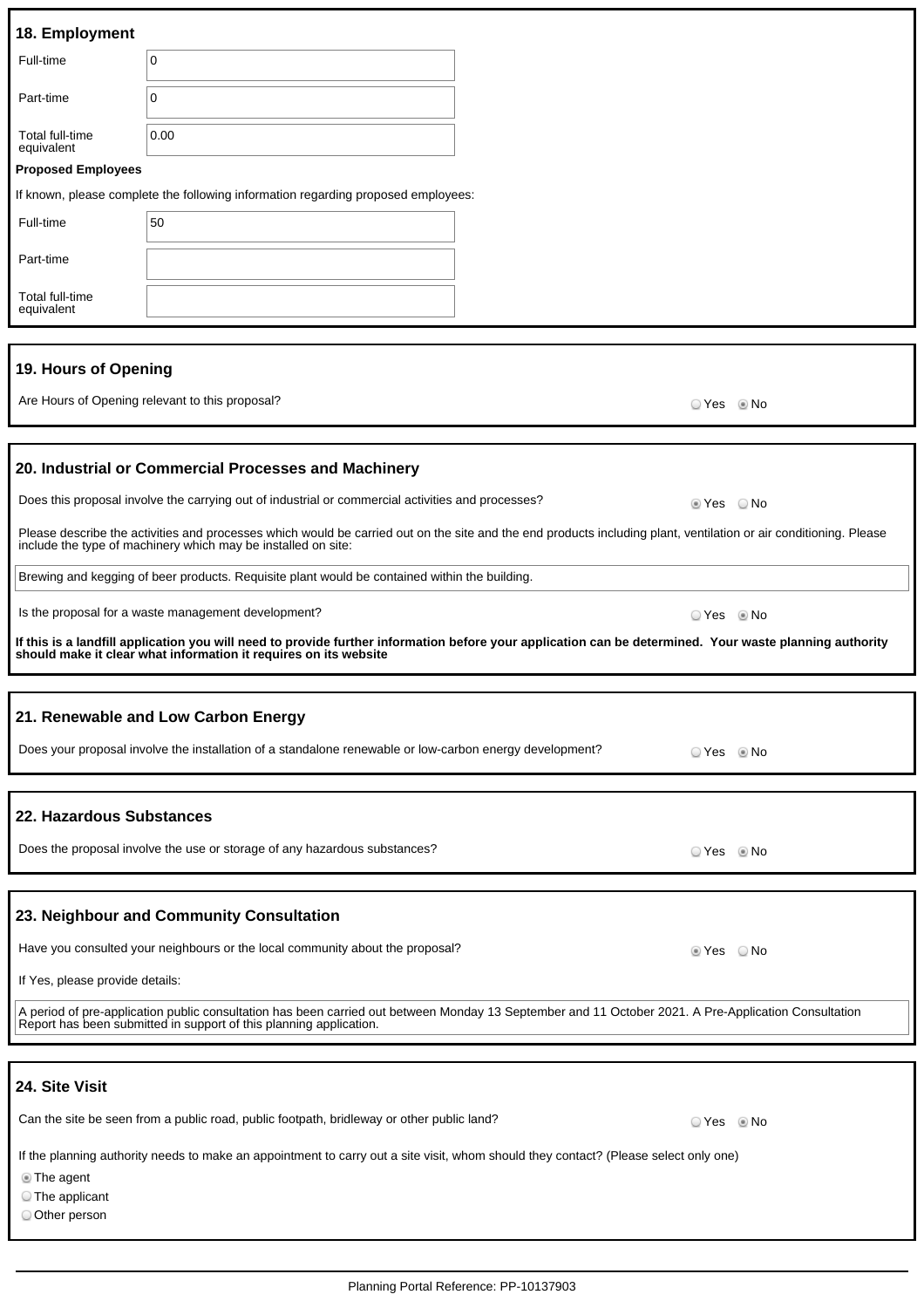### **25. Pre-application Advice**

Has pre-application advice been sought from the local planning authority about this application?  $\bullet$  Yes  $\bullet$  No

**If Yes, please complete the following information about the advice you were given (this will help the authority to deal with this application more efficiently):**

| Officer name:                             |        |  |
|-------------------------------------------|--------|--|
| Title                                     |        |  |
| First name                                | Helen  |  |
| Surname                                   | Hinton |  |
| Reference                                 |        |  |
| Date (Must be pre-application submission) |        |  |
|                                           |        |  |

Details of the pre-application advice received

Informal discussions were held regarding the principle of development, the scope of planning application documents and the strategy for construction. Broadly, the principle of development was accepted, noting that adequate replacement tree planting would be required to mitigate any losses. The approach to a phased construction process and the scope of planning documents were also agreed.

### **26. Authority Employee/Member**

**With respect to the Authority, is the applicant or agent one of the following: (a) a member of staff (b) an elected member (c) related to a member of staff (d) related to an elected member**

Do any of these statements apply to you? The set of the set of the set of the set of the set of the SNo No. No

#### **27. Ownership Certificates**

**Certificate of Ownership - Certificate A - Town and Country Planning (Development Management Procedure) (Wales) Order 2012**

**I certify/the applicant certifies that on the day 21 days before the date of this application nobody except myself/the applicant was the owner (owner is a person with a freehold interest or leasehold interest with at least seven years left to run) of any part of the land or building to which the application relates.**

Person role

|  |  | The applicant |
|--|--|---------------|
|--|--|---------------|

| The agent |  |
|-----------|--|
|-----------|--|

| Title            |         |
|------------------|---------|
| First name       | Dominic |
| Surname          | Page    |
| Declaration date |         |
|                  |         |

Declaration made

## **28. Agricultural Holding Certificate Town and Country Planning (Development Management Procedure) (Wales) Order 2012**

Agricultural land declaration - you must select either A or B

(A) None of the land to which the application relates is, or is part of an agricultural holding

(B) I have/The applicant has given the requisite notice to every person other than myself/the applicant who, on the day 21 days before the date of this application, was a tenant of an agricultural holding on all or part of the land to which this application relates, as listed below

Person role **The applicant**  $\odot$  The agent